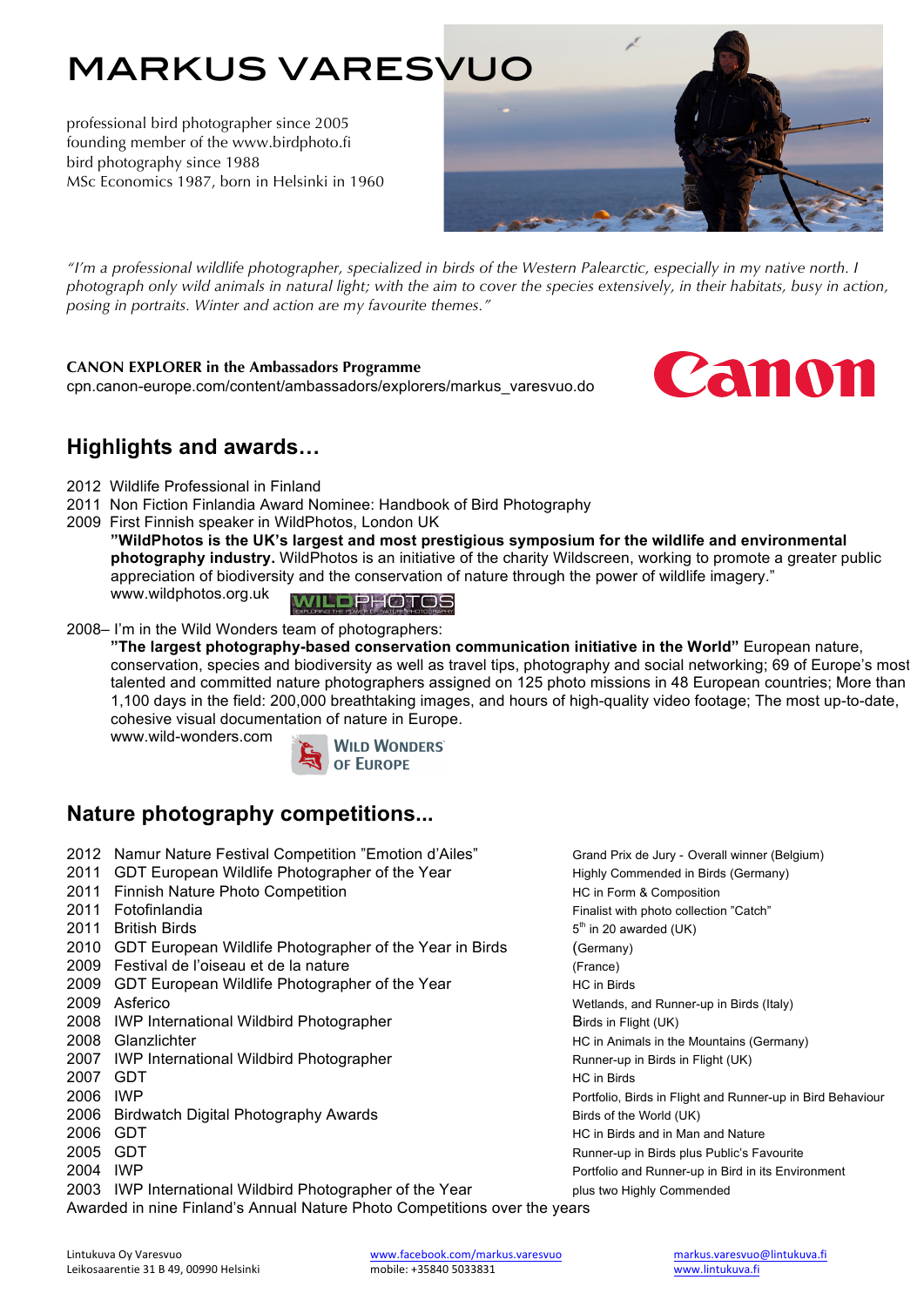## *Exhibitions...*

|      | 2012 Namur Nature Festival, Belgium                           | Survivors – birds of ice and snow |
|------|---------------------------------------------------------------|-----------------------------------|
|      | 2012 Kotka Maretarium                                         | <b>Birds in the Archipelago</b>   |
|      | 2012 Turku City Library                                       | <b>Birds in the Archipelago</b>   |
| 2012 | Kuopio Natural History Museum                                 | Survivors – birds of ice and snow |
| 2011 | Gallery Karaija                                               | Survivors – birds of ice and snow |
| 2011 | Helsinki Art Museum Kluuvi Gallery                            | Otto Karvonen: 'Muukalaispalatsi  |
| 2011 | Siida, Finnish Sámi Museum and Nature Centre                  | Survivors – birds of ice and snow |
| 2011 | Utö Island Hotel                                              | Utö Birds                         |
| 2010 | Hannu Hautala Nature Photography Centre                       | Survivors – birds of ice and snow |
| 2010 | Söderskär Lighthouse                                          | <b>Birds by Water</b>             |
| 2009 | Finnish Institute in Estonia and Tartu Pildikoridor           | Survivors – birds of ice and snow |
| 2009 | Kotka Maretarium                                              | Survivors – birds of ice and snow |
| 2008 | Festival de la Photo Animalière et de Nature, Montier, France | <b>Birds in Action</b>            |
| 2008 | Gallery Karaija                                               | Survivors – birds of ice and snow |
| 2008 | Kotka Maretarium                                              | <b>Birds by Water</b>             |
| 2008 | Liminka Bay Wetlands Nature Centre                            | <b>Birds by Water</b>             |
| 2008 | Culture Centre Vanha Paukku                                   | <b>Birds by Water</b>             |
| 2007 | Heinola Bird Park                                             | <b>Birds by Water</b>             |
|      | 2003 Luontokuva Archive Exhibition                            |                                   |

## *Books and other publications...*

|                                                                                                                                                                                                                                       | 2013 Handbook of bird Photography                                                                                     | Publication in Apr '13              | Rocky Nook Inc, USA + dpunkt, Germany |  |  |  |  |
|---------------------------------------------------------------------------------------------------------------------------------------------------------------------------------------------------------------------------------------|-----------------------------------------------------------------------------------------------------------------------|-------------------------------------|---------------------------------------|--|--|--|--|
|                                                                                                                                                                                                                                       | http://www.amazon.com/Handbook-Bird-Photography-Markus-Varesvuo/dp/1937538109/ref=sr 1 2?ie=UTF8&gid=1347012539&sr=8- |                                     |                                       |  |  |  |  |
|                                                                                                                                                                                                                                       | 2&keywords=varesvuo                                                                                                   |                                     |                                       |  |  |  |  |
|                                                                                                                                                                                                                                       | 2012 Fascinating Birds                                                                                                |                                     | New Holland Publishers, UK            |  |  |  |  |
|                                                                                                                                                                                                                                       | http://www.amazon.co.uk/Fascinating-Birds-Markus-Varesvuo/dp/1780091788/ref=sr 1 2?ie=UTF8&gid=1347012449&sr=8-2      |                                     |                                       |  |  |  |  |
|                                                                                                                                                                                                                                       | 2012 Tiesitkö tämän linnuista                                                                                         | (Did you know this about birds?)    | Tammi                                 |  |  |  |  |
| 2011                                                                                                                                                                                                                                  | <b>Birds: Magic Moments</b>                                                                                           |                                     | New Holland Publishers, UK            |  |  |  |  |
| (first print-run 37.000 copies, with editions in the UK, France, Germany, Netherlands, Denmark, Sweden, Norway)<br>http://www.amazon.co.uk/Birds-Magic-Moments-Markus-Varesvuo/dp/1780090757/ref=sr 1 1?ie=UTF8&gid=1347012449&sr=8-1 |                                                                                                                       |                                     |                                       |  |  |  |  |
|                                                                                                                                                                                                                                       | 2011 Linnut lumen valossa                                                                                             | (Birds in Snowlight)                | Tammi                                 |  |  |  |  |
| 2011                                                                                                                                                                                                                                  | Lintukuvauksen käsikirja                                                                                              | (Handbook of Bird Photography)      | WSOYpro                               |  |  |  |  |
| 2009                                                                                                                                                                                                                                  | Linnut vauhdissa                                                                                                      | (Birds in Action)                   | Tammi                                 |  |  |  |  |
| 2008                                                                                                                                                                                                                                  | Selviytyjät – lumen ja jään linnut                                                                                    | (Survivors – birds of snow and ice) | <b>WSOY</b>                           |  |  |  |  |
| 2007                                                                                                                                                                                                                                  | Lintuvesien äärellä                                                                                                   | (Birds by Water)                    | Otava                                 |  |  |  |  |
|                                                                                                                                                                                                                                       | Main illustrator/One of the main illustrators in:                                                                     |                                     |                                       |  |  |  |  |
| 2010                                                                                                                                                                                                                                  | Linnut äänessä                                                                                                        |                                     | Tammi                                 |  |  |  |  |
| 2010                                                                                                                                                                                                                                  | 365 Jours avec les oiseaux                                                                                            |                                     | Editions de la Martinière, France     |  |  |  |  |
| 2009                                                                                                                                                                                                                                  | Fågelsång                                                                                                             |                                     | Max Ström, Sweden                     |  |  |  |  |
| 2008                                                                                                                                                                                                                                  | Lapin luonto-opas                                                                                                     |                                     | Otava                                 |  |  |  |  |
| 2006                                                                                                                                                                                                                                  | Linnut - Suomen peruslajisto                                                                                          |                                     | Tammi                                 |  |  |  |  |
| 2007                                                                                                                                                                                                                                  | Suurteos Linnut Iuonnossa 1-3                                                                                         |                                     | Weilin+Göös                           |  |  |  |  |
| 2008                                                                                                                                                                                                                                  | Great Birds of Britain & Europe                                                                                       |                                     | Duncan Baird Publishers, UK           |  |  |  |  |
| 2007                                                                                                                                                                                                                                  | Secret lives of British Birds                                                                                         |                                     | Christopher Helm, UK                  |  |  |  |  |
| 2007                                                                                                                                                                                                                                  | Bird, The definitive visual guide                                                                                     |                                     | Dorling Kindersley, UK                |  |  |  |  |
| 2007                                                                                                                                                                                                                                  | Des oiseaux des jardins                                                                                               |                                     | Rustica, France                       |  |  |  |  |
| 2006                                                                                                                                                                                                                                  | Suomen muuttolinnut                                                                                                   |                                     | <b>WSOY</b>                           |  |  |  |  |
| 2006                                                                                                                                                                                                                                  | L'almanach des oiseaux                                                                                                |                                     | Delachaux & Niestle, France           |  |  |  |  |

Thousands of photos published over the in Finnish and international magazines, books and other visual works